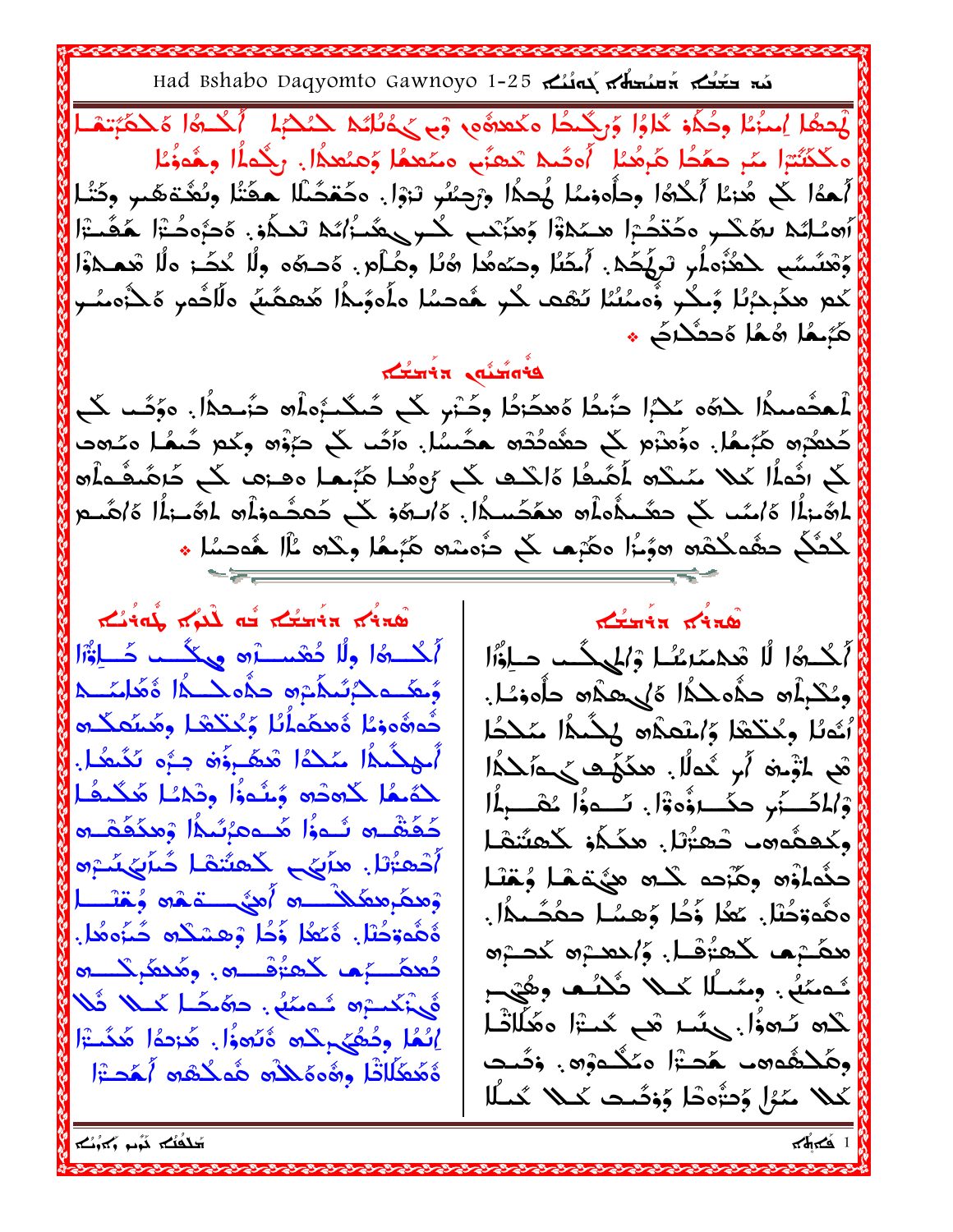Had Bshabo Daqyomto Gawnoyo 1-25 مَنْتَ بَيْنَ الْمَسْتَعْمَى بَعْضَة بَعْضَة

أَعْكُمْوْنَ. وَمُمُثَلَّ كَمَلًا مُنْتَوِّي وَضُوْمَهَا وَوَّةَ حُمُدًا كَانَّكُ مَسْلًا حُصَّى الْمُحَلَّل وحُدَّدُهُ لِحَدَّوْهِكُمْ. لُامْكِ هِجُدًا أَجْدُوا وقعَ محكم للمسِّمَا دُمْ وَسُبْرِهِ . هَعمَا تَبْصَدُا وكَـدْم أَحكــه ةَهْكُـلًا. وَعُـُـلَّا وُكْتَحْسًا وْمِنْتَعَمْشُدُه أَهُرِشُمْ. فُعُرْضُم للعمكنا كاتمهُ أ كَبْلا ومُللهُ مِمْس يُدكُرُه وُحَكْمُلاً. هُتُسْرُ وُلَمْوَكُلْ هُءَنَا َ كَلُّ هُصْكُمْ ۚ ٱُمۡمُعۡقُلُ كُتَهُلُّ. هُـڡُمُعُنُـلُ وَقَدِّ يَوْلُ وَهُدَهِكُ مِنْ كُلِّكِ وَيَوْمٍ فِي الْمُرْكَبِينَ محْيِمِعِمَدًا وَأَحِيزًا وَحُدِمًا وَلَمْ حَدْمَهُمْ ةَهَداً أَوْهَدِهَا لِلْحُسَّ ِ، مَنْا وَهَدَهُدُا ومُعْصَدُه مْحَمَّا مُتِمْ حُمْهُ مَدْمِدًا. ةَهَّابِ وَٱلْمِتْرِكْتُ مِيْدُوْلِ. وْهِكْتُ لَّكَمُعطَٰا كَلَبَ حَيْكَ‰ وٌمعَقَّـوهكَـرْ«. ةَهَكَــم كَــعمَدُ لـ دأوسُـل وَ هَلَاتْــل ةُهمَّرْفِكُلُّكُمْ أُخْوَمُهَا هَُهُمَّانَ وَّعَالُهُ وَ هُدمَعُمُل وُه∫ُدًا حِمْدَسُل أَحدُٰ: ﴿ أَحْدَمِهِ هَٰوَدٍا مَعۡسُلًا وَٱلۡكُلۡمَٰنَىٰ ۚ وَهَٰنُـ ثَكُلُّـ وَ ھكىمقگ ەپر ةَھھَىدَنگ ەبر. لادُـــب وُوطَحْمَــِّي. هُي بُسَّا وُهمَّحسَّسًا لَمــلا فُــالأَا وُحدَدَتُـــواُنُوهِر وْحَكِحُتَــا ثْمَىٰ هَدَّوْهِ وَقَدْهِ مِنْنَا رَجِّمَتْنَا هُمْ هُدَهُ وَمُنَا. أَعْرَفُكُمْ وَشَدْءُبِمُكُمْ أَوْ دُمُكُرْهُ مِثْلًا وَلَيْسَاءُ الْمُسْتَدِينَ وهُبشُمير وهُبِكُلِهِمِيْنَا أَيْكُبْ وْهِيْعَنِّيشَا ةُممَحْهُمَا حُدمَحْهُ وَمِي. مخْفَمَّنَا ةَ مِسْجِحُمًا لِكُنْبِهِمْنَاهُ وَيَ الْمُحَمِّكَةُ أَ ةٛدْوَّسُّــا شُەھُـــەقصُرُەبن. ھَٰـْتَــْصَنَّــا ةُههَلاَمُّــا خَاةُهُمَّتْسُــرُوبِر أَهْلاَــُرِيْدَــا ِ.

مَّيها جَر حُلَم الْمُؤْهِدُ لا يَحْدُهُ أَكْـدَّا وْالْمَـزَى حْسَمُـا حِرْجِنْـــه. هْتِعْمَا نَرُبِسُا وِدَٰثُـٰهِ ۚ وَلَٰٓ وَلَٰٓ اللَّهُ وَعُنُـا وحُكْفَــا ووُنُـــە∞ٮ مَنْثَــا. مرَوْجَـــــــا لكعكئبا حنَةَ بَزَا فَاتُبا وأكحفُءهم جِّلْلْمُحِيمِ وَانْشُوَفُواْ حَجْزَائِيل. مَجَمَّجُوا وَافْكُمْ وتُعِكْدُهِ مَعْمَغْشَا كَتَهْلُ. هنَّسعُنُا وهُـتِدْا وَاهُــع كَـٰمَــْتِزَا. لَٰا مَعْدَدُ الْكُرْهَ وَأَحْلَاهُ الْمُسْمَا ەھَداُا ەَاھَىڧَا ھَوْكُلُمْ. مَىْا ەھَسىُلُا وَتُسْـعِ وَهُ كَـــو قَبِ تَـــمِّهِ هُــتَمْلَ حكْمحُدمدُا. وهُـم ولًا ميرًا محُلًا. 96. المَعْماءُ الله عَهْد الْمَعْدُ مِنْهُمْ . ةهكف لمععَّمُا حَرَمِمُا ومَكَلاَثَا مِعَرَف كُمْ وُّەسْلَا هُبُمُمَاً. ەُلْمُكَ هُمْ مُحَكَّم أَحْده حَقَّدَسُلَّ ٱسْكُرَّا. كُلِّ هُدًىلا همُسُا أَكْدُا وُكُمْ وِهُكُبْ ثُلَاهُب هكَــده معْمَــزا. شَــوْلا فُــووْهُهَ. ھُی ٖٓئَبَ وہمُحسَّنَے کے اُقَّے۔ |مَزَحَزُنُـمَلُر وُحْـمُلًا هُحْـمُـمْـرِ هُنْحَـزِبِ مَتْنَـا مْعَكُدەؤْمَـّى . أُمثَنُـا وَحِمَــرُه أَا ەكَــزەُاْل وقْشــو تىمكَنــى كـــى ىـككـــز ەَيەڭگە گىگىزْەلُر. يكفّق ەيئىقق كْھسُـكُمْ. تَسْتَرَا وَيُـاذُفْ حَقَّـەفُفُر. تعنْـا ەَسـەَىْلَا داْەممَنْسْـا وُحْسـىر ْ هَٰذَ*كَرِ*كُنْلُ. هُٰتَـَسَّعَبِ لَكُاهِكِمِبٍ. هِلْـْشَيْـُدِهِ ِكْلَاهِ كَلِّجِكْسُو فُزُّەهُمُّا. ەَىھَكَرْ لُمُص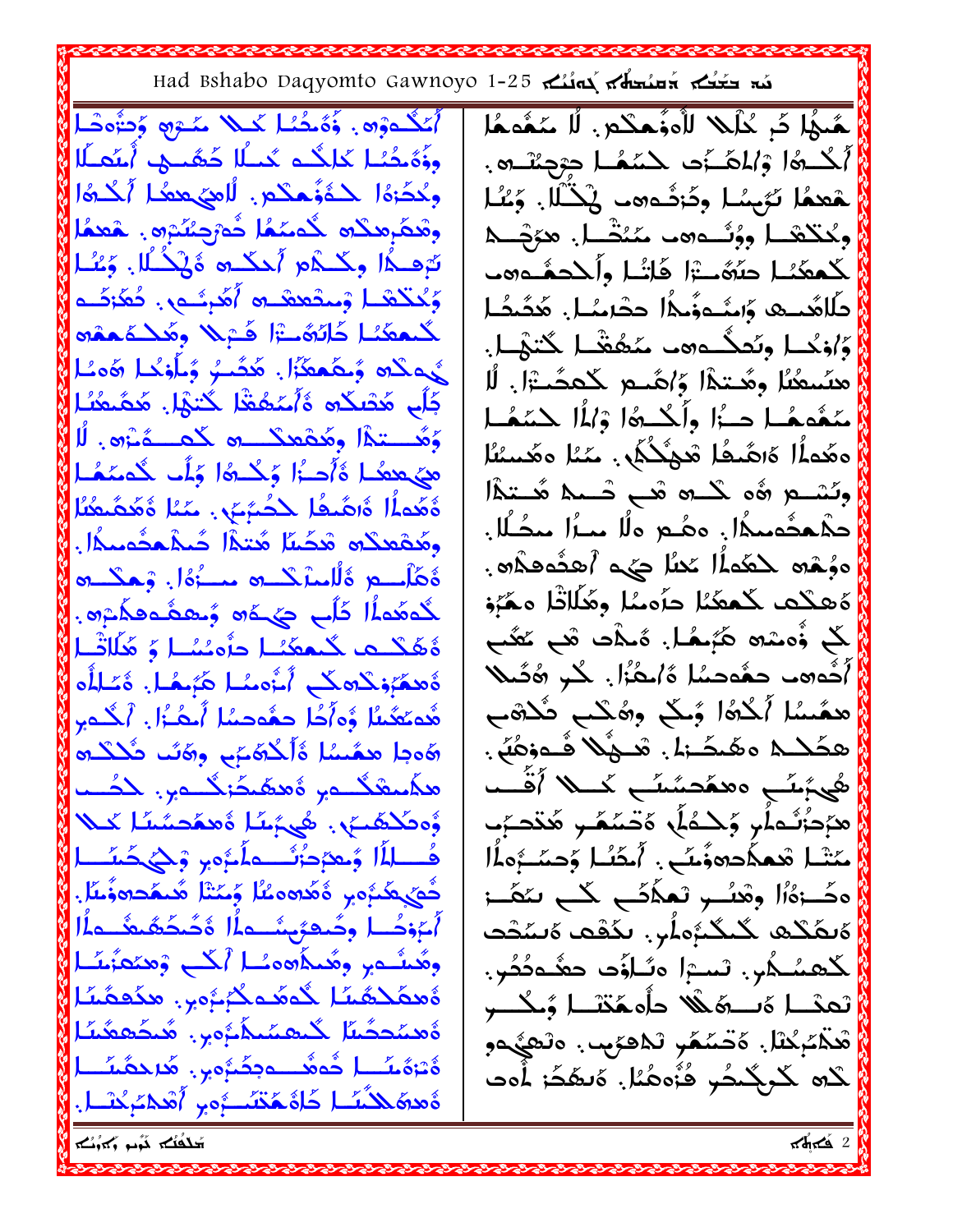Had Bshabo Daqyomto Gawnoyo 1-25 مَسْتَعْمَى 1-25

ەڭگەنتەۋەپر ھەھۇبكىلىل. ھُھُسىركىنىڭ ِّكُورِكِيضَرُو، وَمُحِكْمُ*تُ*ا. وُحِكِيضُنَّا وٌحِصًا كَعَمَا لَمَحْقَدَهِ عَنْصِدًا مِكْتَمَا دَهُىڤُ\_ەلُل. ةَحُكْسًا ثُكُــ أَحْفُــو، ڞۘڡۿؘڡ<mark>ڵڞؘڹٛ</mark>۪ٯؠڔ؞<mark>ۿؘڞؘڞؘڔۿٮ*ێڵ*ٳڞڞڴؠ</mark>ۿؙٳ وُودُوسُـــا فَرْعكُمُـــا. مْعرُسُسًــا ةَهَْحَضَفَّىنَا خُوجَاوَجَومِ وَوَوَا وِلَا كُلُّصُونِ دَّىڠمِدْهِ أُنْـــــرُهِ وَيُـــــل وِلَّا دُنُّهِ مِثْمَـــل خُوفُرَوُ حَمَاهُ | وَجِرْتُنَا }. خُـومْتَرُووْ وَمِكَلاَتْنَا } حُــد نُــدهوُّا تَكْنُــا وُتعَكْشُـداً وُمِن دُّـــومَٰدهدُا وُوأَىعُنُوــــرُوبِر وُمَٰدِوَىٰ كَـــــــــو كَرَكْنفْـــا حَدَّتْسْـــا وُـأَدَّمَّاتْـــوْمِ. ةَ مَحَرَّدَتِكُ حُدَادَتَكُما وُءكَــــ وَدُ أَدَّىْمَاءُونِ . شُەكْتُوْا وُلِمْاھشُەنىڭدۇن خُوْمُسُــــا وَكُنُــــا وُـــــاْكُرْفُواْئُوي. وْدُودُوهُكُما فَسْرَىٰ وُجِدَّعْدُ وَأَخْوِي ةُهُعكُوْكُمْ أَسْكًا ثَنْقًا وُخُمُّدُواْ وُوْ ەُنهُنگ خُمسًا وُەرگىِضُرُەين ەُھُڪھُو أَحكنَا ةَنُـوووُّا وفُـالمُأْوبِ. ةَهَٰاهَعكم ثُمَّكِطُ وُمَعَضَّضُرُهِ ۚ كَالَمَّهَ فُلُهُ وَضُرُهِ ۖ ەڭگىڭم<sup>ا</sup>ئومى. ھىمكىگ ەڭگ*ىشى* ووَهُدفُ كَالِكُم هُجَزْجُوي. كُمِنْدَهُمَا وَسَتَوْحًا وَجَدَهِ وَمِتْلَهُمْ الصَّحَمَةِ وَحَدَّمَهِ وَحَدَّمَهِ وَحَدَّمَهِ وَحَدَّمَهِ وَحَدَ وًىقْدَامِدُومِ. وَمِيَا وُوْتَسِ مَعْمَيْنَا كُنْفِرِ هُوَصِبُنَا وُلَمُورُنَا اللَّكُمُ كَاكْتُرُوبِ ةَكُدْوُمِنْتَرُوبِر ةَهُبْتُمَا هُمُا حَثَكَرَكُمْ لمُلْكُب \*

كَعِرِ لَمَحْقَّتِهِ مَعْجَدًا هَجَمَدَ مَتَوَمَلًا. لْلاهَبُِّ حَمْْلِلُـٰدَ، وفُوسُا فَرْعَكُـٰذُا. تَسْبَرا دَنْـزَدًا حَكَّـاوُبِ ۞ه لًا شَعَـدَٰتُـٰا. كَسْگُــدْكُرْ ۞ه لْا هُدْهْنُـا هَجْنَهُــر الْمُو مِنُوْمِهُمْ لِلْمُؤْمِنُهُمْ لَهُو حَرْسُمْ. دَرُه الْمَالَّكُ الْمُسْلَمَّةِ الْمَسْلَمَةِ مِنْ الْمَسْلَمَةِ مِنْ الْمَسْلَمَةِ مِنْ الْمَسْلَم .وهَكْشُملُر. حصْـم هُنحعـزُا وُٱحكُـزُر. ة/بۇز كى داڭتۇبا ھڭتشىل وفَلْصْمَلُرٍ. هُ/َدِيْهِ كُلّ حَعَدْتِهُـهِ ا أَرْهِمُكَـــــا وَٱمْذُه اُمِ. حَعَرِهِمْـَــــــه اُا وِلْمِثْمِسْلُمِ حَنُسُلَ هَٰنُنَالَ وَالْحُدُّهِ مِلْمٍ. |ەَحثُّەھُمُّا فَامْا وِهَبُعُمْلُرٖ ەھَكُوْ كَح لمشمط قتفْل وهُبشُـملُر. ونَهُـ: كُبِ ھسُنگ، وُرِگِنھُــو. ۃُاوِنَــب ھگب ئُەھۇا وقَزْوقُو. ەُاھُىم كَى ئَكْسُر وكعَّىنًا كَلا قُذْهَوُ وَحَمَدْ هَكْشُمْلُو. كَاهِدًا لَكَمْ مُكْتَنْتِهِمْ وَهِتْدِهِ كَمِلًا هَدُو. حَشَوهُمُا ومَتَوْمًا هَكَعُودهُمُا وَْسَوُٰهَا حَمَاهُا وَحَا وِهْلِلْبِكُنِ. وَسَبِّ ەۋئى ئىھىم كىر ھەدىئىل داۋىدا ەللگىمر ەڭدەئىسر ھېگىل ھگىل |ەَحثَلابٌ \*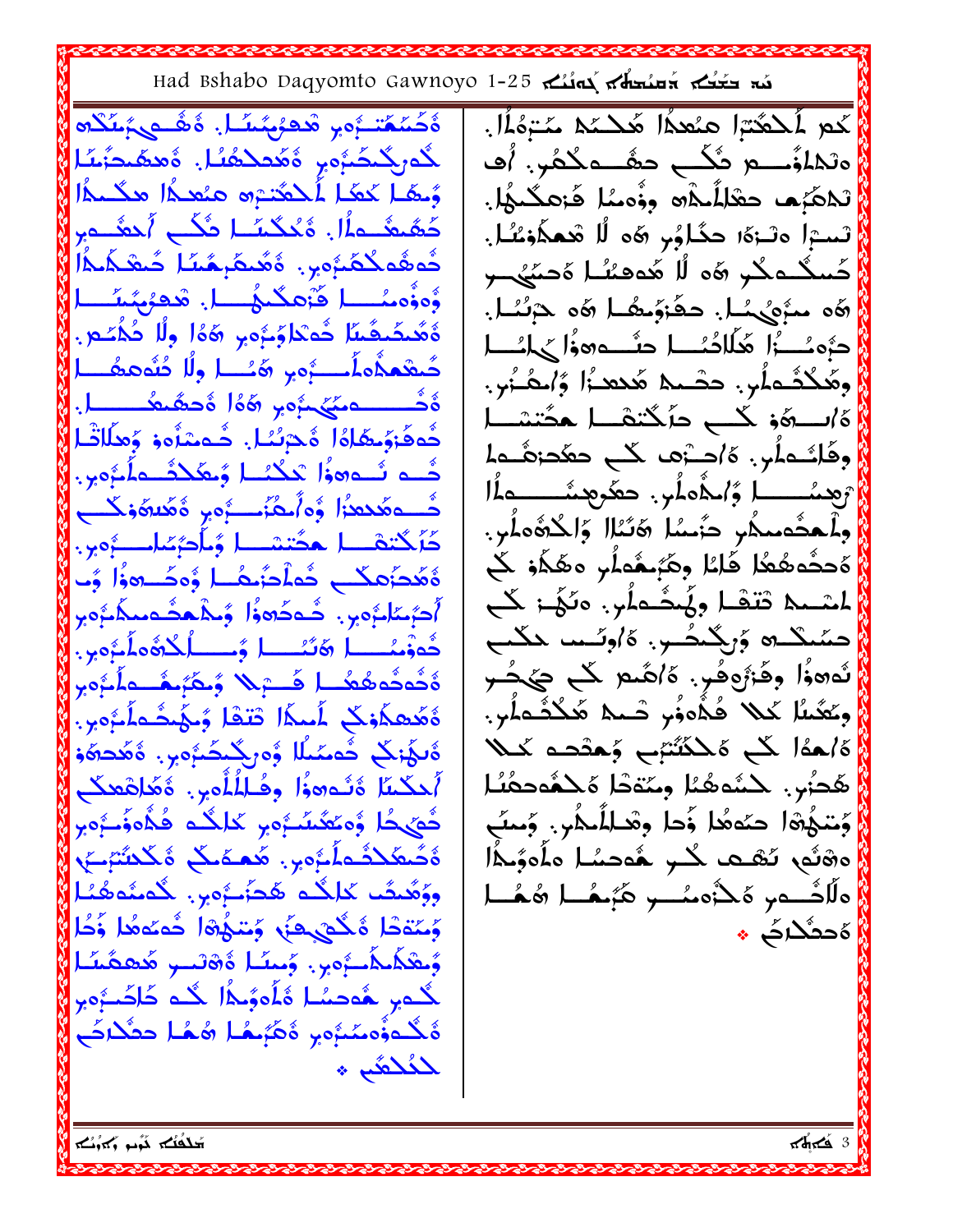Had Bshabo Daqyomto Gawnoyo 1-25 مَسْتَعْمَة بَعْضُهُمْ Had Bshabo Daqyomto Gawnoyo 1-25

هُوَجِبُهُمْ كُمْ مِهْتَمَا أَكْتُوا مِنْبُنِكُمْ حَقَدَكْبُرِ وَمُبْتِلًا كَذُبَقْدَاْتِهِ وَيَعْفَ خَنفُبُر همَهِمُنَا وَكُوْنَكُمْ هَٰكُثُـُواُرُه ۚ وِهُوَٰنَا كَيْوَٰا وَأَدَوْهُوَهَا وَهِجَوْا سَكُفَبٍ . لَمُؤَبِّدًا لْمُفَادُمُو مُكْتَنِّصُو ۚ رَجْنُتُمْ هُوَجِيْنَا ۖ لِمَشْوَدُو وَكُلْمَتِيْدُو مِعْجُسِيْدًا ۚ وَقِي شَيْدًا مَّتِمْٓا وَاصَّعِدا حَيْبِهِ مَّى مَّىـدُّهاْ وَسَطُّا. هيُبِ أَبِدْ هَي مَّحَّتِصًا ووَمَتَعِبْدا أَنَّـه حَقُّه كُتُم، وكَذَا أَقُد تُكْرُوم هُمَكْمُ جُوحِمًا وَٱحْدَٰا ﴾  $\mathbf{h}$ 

أَهدًا ﴾ هُزِيًا أَكْدُا كَذَاوُا هَزْنُوا وِهَو عَوهُا وِلًا حُبَا حكوهب هُوكُعُا. ولَا وَهِهَا وِكْنُوب هَعِمُا وَلَا سَعِطُ وِذُوْفٍ حَنَّوْهُوَ. وَلَا خُلْنَا وَمِحِجَّرَ لَاعِعُقُوهِ . أَحَطُرُ وكع قَاتَا ووُسِّى حَرِّهَارَهِ . مكتر كَنْتَرَا ووُمَّابٍ حَسِّيْهِ . هَمْنَي سَكْتَتَا لَمْاهِرَسِ حَقَّـهِحَسَّرَ . هلاهُــز لَّكُمْ هُوَجِئْنَا وَهُدَاءُمَّنِتْ ذُرُهِ وَنُثَقِفَ ﴾

## رِجُماُ! وَرَجْزًا

أَهمًا ﴾ هُزِيًا أَكْمًا وَحِصَبًا بَهُمْ! وِهْنُو. وَكَمحُطُطْ هَفِيًا وَهْدٍ حَدَمَٰنٍ. وَحشَوكُم وِيْٓاا هَوْمَسُع لَكُو. حَدَّمُلَائِكَ بِكَثِرِي كَاهِدٍ. هُجَمَّنُائِكَ بِيَهْمِيَا كُنُو، هُجَهِنُنائِك تَنْو لْكُو. وَحُصَّمُلَهُمْ بِغَصْبُو وَتَعِيُّدُو ۖ كُلُّو وَنُووْفَ كُلُّو. أَيْضًا وَحَصَّلَاوُهُ مِنْ ب هفَوِينًا مقفَعُمًا ومَنَّتَى. ثَ9ةُا عُثَّةُوْا هَنُهُهَوْٓا وقُتَحَبُّنَا وُحكُرٍ هَٰذَتَــٰٓءٍٮ مَنْشا ه ىڭىر مەھى*شا* ھ

## فَأَوهُنَّم وَوْدُا

هُوصِمًا مَكْمًا وَحَمَّىعُا. وهَي أَا وَصَّلَا وَحَفَـهِـدًا. ولَوَجِّدًا أَهْبِعَا وَحَمَّىهِـدَا وصُنَّواْ أَصَّدهُا وقدامَنْسُدًا تَعدَوْا وَبِكَبْتِ حَسْرٍ صَبًّا حَصَّسًا وَمِذَكْبًا وَمِحَمِّدَتْنًا وِ}وُّأا ذَكْرا هِ لَا شَدْكَمْ مَا لَهُ مَنْ أَمِنُومٍ إِنَّ اللَّهُ مِنْ مَا مَنْ أَلَّا شَدْهَدَكُمْ وَسُمْ جْلِمًا وَلَا شَدْفَعِفُلْ. أَكْثَوْهِأَا حَقَيْدًا وَمُحْجَظٍ حَثَلًا مُنْوَاً وَعَيْدِهُا وَحَقَيْف فَلا . هُ٥ وَكِنْلًا مْعٍ قُلا أَهَّنَّاهِ. هَكْنُلا مْعٍ قُلا هُتَنْعَصُمُا أَخْفُتُو. ضَعْهَمْشُمَاْ هَي وَحْعَدُهَا لَّا مُعِمْسَمِحُا. أَحُا شَمِهِۥ أَوْحِنُوا وَمِعْسَلِ وَسَلَّمَ أَحُلَّ مِعْهِ مُعْسَلٍ. وَحِزَا أَحِلْنَا وَوَّوسُا هَبُعِمَا هُدَّدَهُا وَوْسِعَدِ إِنْعُداًا مَرِ أَحْلَاهَ الْمُرْسُرَا. وحْلَاه سُأَا هُوجسُا ةُامعُنُوا \*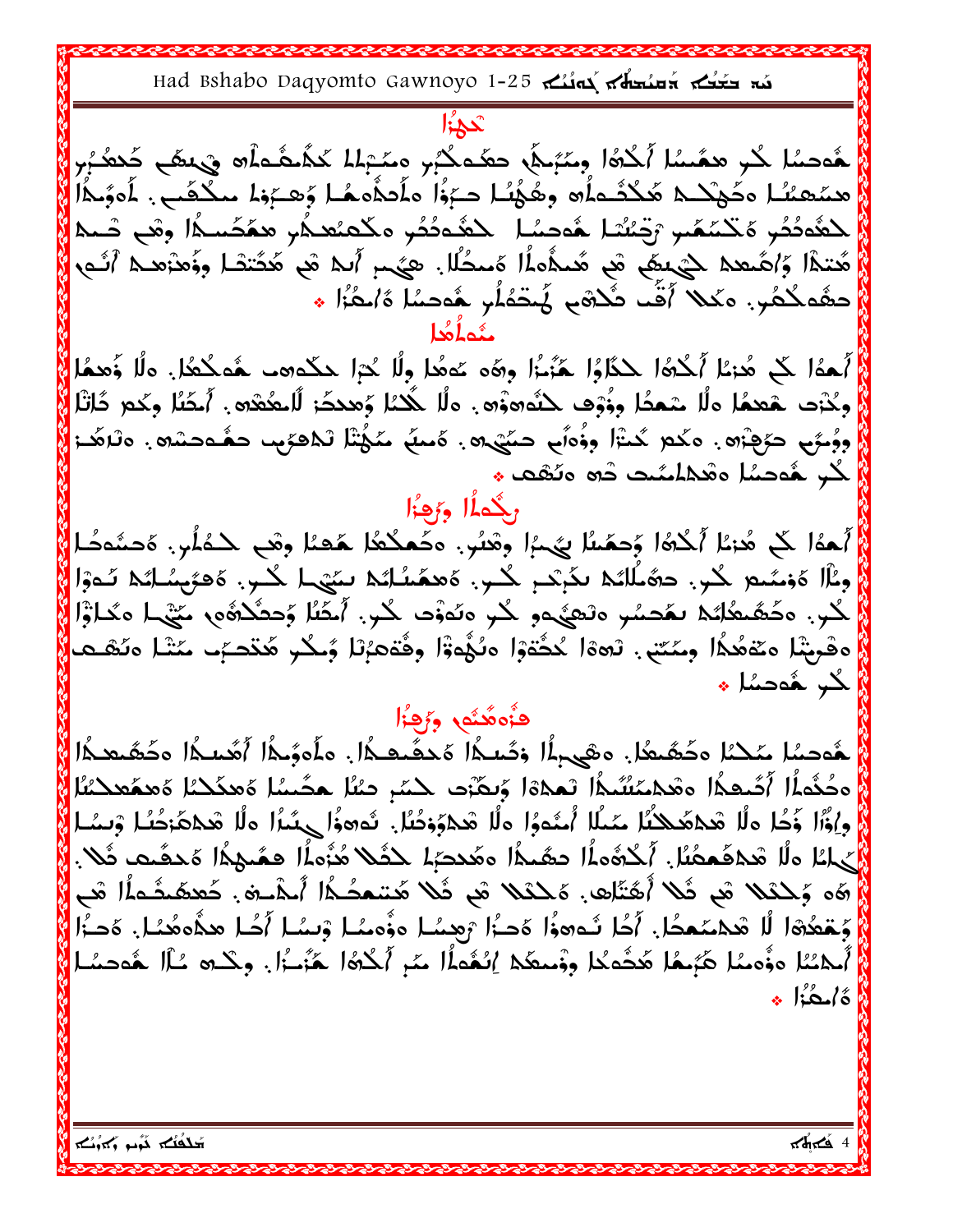Had Bshabo Daqyomto Gawnoyo 1-25 مَسْتَعْمَى 1-25 هْرِذًا وَرَجْزًا هُم كَكِّدًا يُّوذُمُّا مأمرزهُملَكُمبِ مُنَى تِمُمِيدِ مِعْسَلِ تَبِكْتُلِ هُزَهْرَهُمُ لَكُمْ هُنَّ مُعْمَلًا هَمَّسُلًّا ةُهدَكْسًا وِتَسْمِيكًا هُـــوم حَقَّتَاتَوْهِر ذُهُا هَعنَكْنَا وْٱلْمُسْلَّمَا قْبِ هِعُبِ وضْهُمُـــا تَحكُــــماُ أَمَّعْكُلُوهُكُـــومِكَ. وُهُــا مكـــممَّهِ. 13مَكَـــم حَمَّمُـا دَّسَٰىلًا لَاوه سَعْا وَلَاهِ هَا وَاهُبِهَا ەھُـــــەلُم ەَاھُـھُـــــا ەۆھزىمــــكَ . هُعكُمگْــــــــــــــــــــــــزُا صَّصَّـــــــزُا صَرْحَـ مَعْهُدا هَ/حَذَّفَ بِهِ هَ/احكَمِدا حَكَمَـ ةُهارَى بِكُـــهِ مِنْ مِنْ مَكْسَــدْ صَـــةُ وه دَّعْمَا وَحِدُّهِكُمَّا هَبُعِجَّا هَدَّدَهَدٍ. ةُ ٱلْمَشَّطَ ۖ ذَا شَعْبَ هَٰذِهِ مَعْهُ ۖ أَوْ مَعَهُ مِنْهُمْ مِنْهُمْ مِنْهُمْ مِنْهُمْ مِنْهُمْ ةُمحَٰ;حكُــوجِكَ . ةُمحَحَصــزَٰا مُّدمَد:حكُــا شَامِعَ مِنْ انْسِرْهُمْ مُسْتَمَرْدًا وَءُنِ ةُهْهُوَوْجٌـــوجِــهُ مُحْقِمِكْــورِ فَي أَرَا ەھْبِھَىمْ) ، قالمۇنىھىدا قاللاسھالى . مُسَكِّرْاً وَحْدَه وَهُـبِ ةَمِعَرِهِگُـمِدَلِّي. دْيْمْشْكْرْمْ صْكْلْمْسْمْ دْيْمْشْكْرْبْدْيْهْ هُهُمْا خَرْبُعُـٰلِهُ ﴾ هُعِنُـُـومِكُمْ أَبْـُــْهُمْ. وْْەمْنُــانُـكْ. ەَـحْكَـــرِا حَـنُــەوْوِبُ نَـــْ∞وْا ەمئىگىمىگە . ەزەبىم كېچىلا أذخنىپ ەْھُمكىگىمچكى ۋەمئىللىك ، ەڭھىسىم غَەمَّى ماُوْھَـىمُ). دقىـد ەھَكىـدُ). جَهْة وَوَسُووُا وِشَوْوِبُ وَمُنْتَوْهُ مِكْدِدِكَ . ة/انَشَــدا شَــ هُوُنُــا منَــزَوْلُ شَــر وْلْتَعَكّْكُمْ شَسْمَعُودُوْا أَوْحِكْسِبْ غَوْهُكْسَار ئىنْ«. أَلْمَكْعِيدْ سِكْفَبِ مِنْتَكِيلُ . هُوْتُحِـــدُ نُّدَـــلًا حَـــز أَلْمُلُا هَٰكَســدُى. ةَ محَمَدِكُمْ حَجِبٌ مَنْ مَجْمَعِيْهِمْ مَعْ مَعْ مَسْتَمْرِيْسَا ةُ هُزْكُــدِيكُمْ شُــدِيّدُبْتِرْهِ . مِيكَنْزْهِ كَــدِيرِ ة/اوجَــزا لِكَـــما وُسُــا أَبِ مَنْحُــا ةَاصَّلُمْ) : قَالِمُعْتَمِّعَةَ وَشَيْئًا مِثْلُمْ وَشَيْ قْسَلَاهُمَّا ةُھُەڭمېر آَکَ مَمْلًا. ةُؤُەْمَكَا مىثُّەھمُّا أَقْعَكُنْ. ةُالْمَلَوُّىلا أَبِنْ مَنْشَا كَاكْسِيهِ كَمِيسْلًا ةُأَهْسَيْرًا وُهِ أَمْلَا ەقتارسىگىمىكى . ەڭمەككە گى*كسىڭ*كار 0هُمْ وُمِلًا وِصَّهُا مُنْزَوْلُي. 16هـ%/كَــد ثُمو مَرِ هُرِئُم، ةَهْعَكُمْدِكُمْ كَالْكُتْلَةِ . |أُبِ خُصَّـــم حُتمُـــدُا هَــــب هَـنكُوُـــــوهـ ةُهتَدِهَكُمْ دُحْدَدًا وَعَيْبُ وَهُدُ أَسِيعُونًا وَهَجَسِيمٌ . وَهُذَهَ لَهُ أَهْرُوا ستُممبُل كَانُب شُمسُتْها شُفَعِكُمْدِجُ . لمبردله المشتقين المأسر وبنق ةُستَنفَكُ شَدُو شَبْ هُرِشُدٍ هُندَسْتَمْ خَعْتُهِمَّا أَبِ خَعَجُمًا هِ مَ وَّسًا فَعَهِمَّهِ . وُّەصُمُا مْزْكُومِكَ ، مَمَّىكىلا شُوم مَّىر ەَحكْدە فَدُا مْع كَدَوْماْل وْالمْفَسْد هَنْعُما وَحُتِمُكُمْ هُدَّىكُمُّدَتَّ وَّةَاكُتَ حقَّسُــا كَــــلا قُـمُـــو مأَهْفـــمُّـدٍ. ةُهمَّحُسْگُـــهِجِكِ . ةُهُمْ مَالِكْـــا أَه كمنكم لمَهْم وكمُولكة শ্ৰুষ্কৃ ১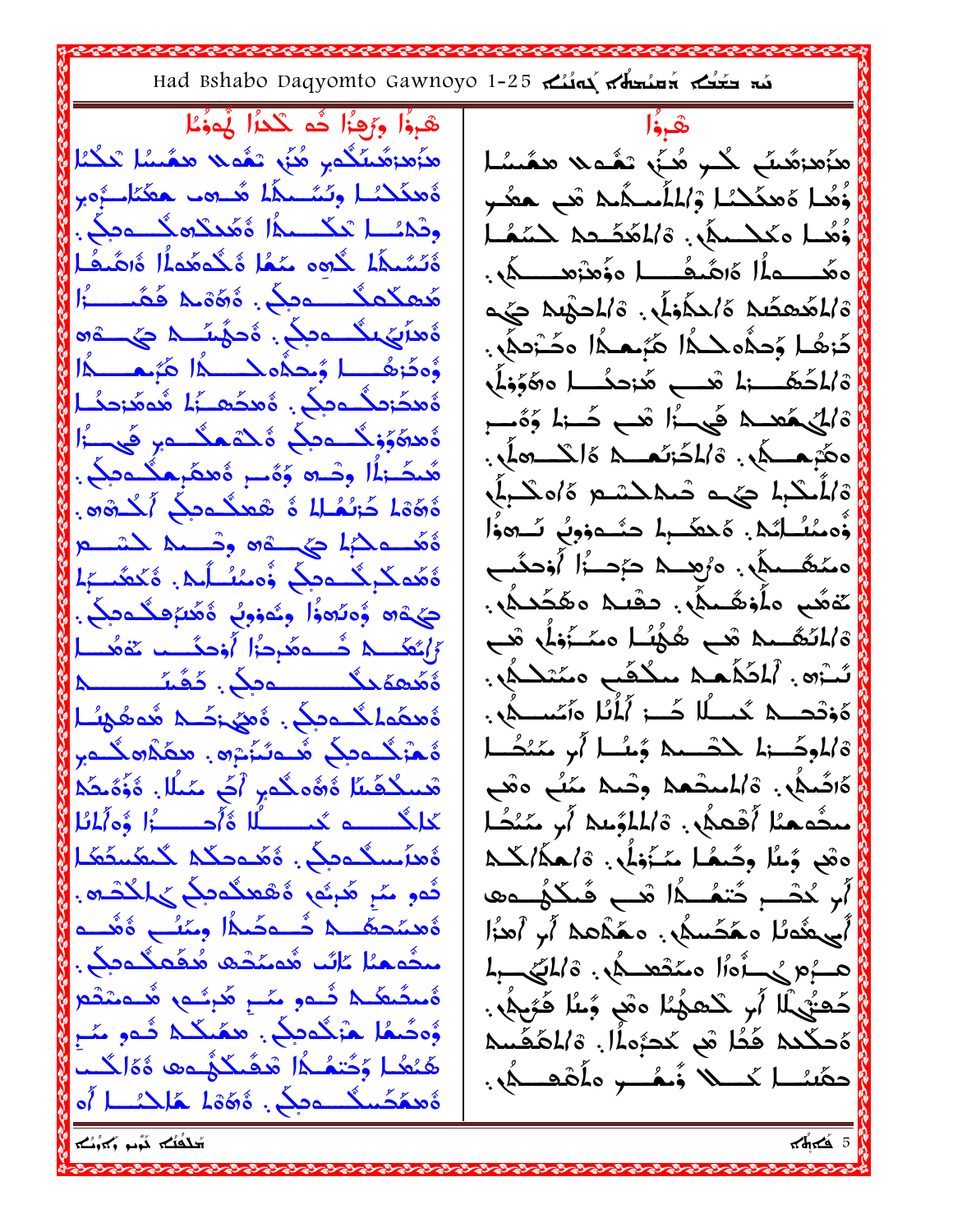Had Bshabo Daqyomto Gawnoyo 1-25 مَسْتَعْمَى 1-25

ككئسا مسؤه أهسأا ععنْسه مَنْهُسا ةُ مِعْمَى وَالْكُلْمَصِلِّ . هُي أَنْعَظَ خَصَصَ بِأَمْ ثُـوو مَبْ هَنُعُـا وُسَنرْشُـواْل ةَهُـومُنُفُع مُعِكْمِكَمِعِكِ . ةَمُسْمْ شَمَّاهُشُو كَلَّا فُللُّەبِر شَيْخَشَمْلَا. ةَهَشَمْ شَيُّها مِمْشَر لَىلا وُّىفُومِ وُهُوهُسْمَا هُمَكُمْكُومِكِ . ومَكْمَعْكُمْ دَّىْمَا ۖ ثَكُرُه شَفَاوْجُلَتُهِ ةَمَكَمَعْكُمْدِجُ . ةَمَتّْمَعَنُهُ شَيْعَةُوتَهُ ةَدفُرًا وُسِيهُماْ هِرْكُودِكَ . هَا كُنفَه ةُمُ*ككُمْكُـ*وكِي. ةُمك*ِّنبِمثَكَّـوي مَشْـا* ەْھَماْل رْجِئْنُا ەْھەرھەگەدىكى. ەْھَماْل هُدسَوَٰہُ | مَکْرَبُکُومِکَ ِ. ہُکْتَعَلَّـٰدِ مِّـُلَّا ةُهِـــزُوْٓا هِمَىْلَاَـْـــومِكَى وَهُهِكَكَـــدَ كُـــدْكْمُلَا وُكْــــتْدْتُرْهِ ۖ وكُــــــلا ۖ وُّحَفَّـــدير مُعدَّــــوجِّــ . ةَمَــــائِكَمَا خُــــوْجِئْنُوْو ةُهُدهَكُومِكُ . ةُجَهْدُه وُوهُووُا شَيعُكُ ةَ مِسْمِكُــوجِكِ . ةَ مَا مِكْـــدِ حِمْوصُــا ةُهُوَا مُعرَّبِىلُومِكَ . ةُمَّلْهُمْلُومِكَ هُـــــهُ الْمَعْلِيمُــــــزُه أَمْـــــــلَّا ةُمخُمْعِكُمْ وَبِكْي. ةَكَتْلَكُمْ كُونْبَكْسَارْ كَيْدُو خَاجَبَ وَبِي كَنْمَعَنْنَا تَكْتَبَا ھَعنگ وجڳ ۽ هُعمَّرُونگ وير آنڪسَ*نا* ةُؤْمِنًا هَبُنُهَا ةُمِنْتُشَكَّدِيكُمْ . مَنْ يُحُكِّرْ وهُرِكَ وَاتَّبْ ثُلُّـاتِهِ وِرْهُه گُــهِ دِحْلِ فِي اُه هُزِيُل هُم حُصُرُو وهُدفَه وهُدوْكُدين أُه لُهُ أَ لَى ذُهُبُوْ وْهِمُكُسْلُهِنَّ أَو وَتَكُلَّ ھكصلا. ھُي ھُھُرُو وْھھَكُھير. اُه

سَلمُلُک دَّبِ اللَّهُ الْمُحَمَّدُ

ة/هْكِشُـەر ئَتْسَـكُر أَسَـٰهِ وَالْكَـْمَــةِ لَحْدَبُمَا ثَكُـنَ فَائَـمِلَا هَالحَمْعِيُ. أَهُ الْمُلْغَمْ لَمَعْ الْحَمْدُ الْمَعْلَمِ وَالْمُسَامَعَ وَالْمُسَامَعَ مَنْهُمْ الْمَسْتَرَارَ أَوَسَيُّسَمُّا هِـِـَزْمَةٍ. أَعْلَمْكَــَةَ كَـــلا هَبِهُــا وَاهُبِقُــا هُڪِجُو . هُهڪُـــد مَقْا مَعْمَلًا رُجِئْنُا مِعْهِمَلٍ. مِعْم أَهْدَمُ الْمَعْدُلَا ـ هَدْرَها بِ مَ لِحْمَدِهِ الْمَعْدَ ەَهْزْوْا مِمَكْتِيْنِ. 12ْمْكْتْمْ خُصْتُنْلَا وثَقْصًا وكُلُّلا وُلْمُسْرِ هَ/مَكْلَدِيْنِ. ەھَــملم دېجنْب ەَامئــملَى. ەَجَــم هَدُا ٱلْمَلْعَظِمِ هَاكْسِنِلُ . ةَالْمُسْطِمِ ممصَّكاة بِرِهْبَيْدِه الْمَثْلِيِّهِ لِسْمَعْمَ كَاهِمَ بِهِ مُكْلِدٍ وَالْمُكْسِدِ كَعِتَوْهُ هَــا لِمَـــفَلَر أَخُـــور كَمَعَنْـــا تَكْتَـــا ەؤھۋىكىلە. مۇخۇلم ككىب ۋەئىس |هَبُعُه معَعكِمه كَبِ. هُبِ تَعْبُصُرِ مىڭگ ھُڭب /ُە ھُزْمَا. ھَـٰ ھُھَـٰڡ وِكْتُو تَبْدَوْا أَنْ يُضُلَّى هُجَ شَعْفَيْت وَبَعُدَسُتِ أَه هَعُدَسُتَا هُبِ. هَنْوَل |وَبِـمَكِـمُو أَهِ هُـٰٓأَ هُـٰٓئُوۡدَٰٓأًا ﴾ أَمِنُـا هُـهِ هُـا |هَــوْا كُــوٍ أَه لِمُقَــزًا. أَسُـل كَـهُنُـل تَعَكّْكُمْ أَهْ هِيُجْلَ. أَمْلًا هُرِكْمَا تَرِكْسُ أَه مخَلَسًا. مَحْلًا مِكْسَن مَع فَلا مَكْفَتَبٍ. الْمُحسُّرِ مِكْفَبٍ دَهُـا اشْحَاً وَلِحْسِجُرِ. أَهُــا حِدْهِكِــأَا |وُ؎ْكِيلُنِ. هَاوَتْنُا وِكْتُا وَاسْعُمنِ مَكْحُل.  $\mathcal{R}$ المحرب و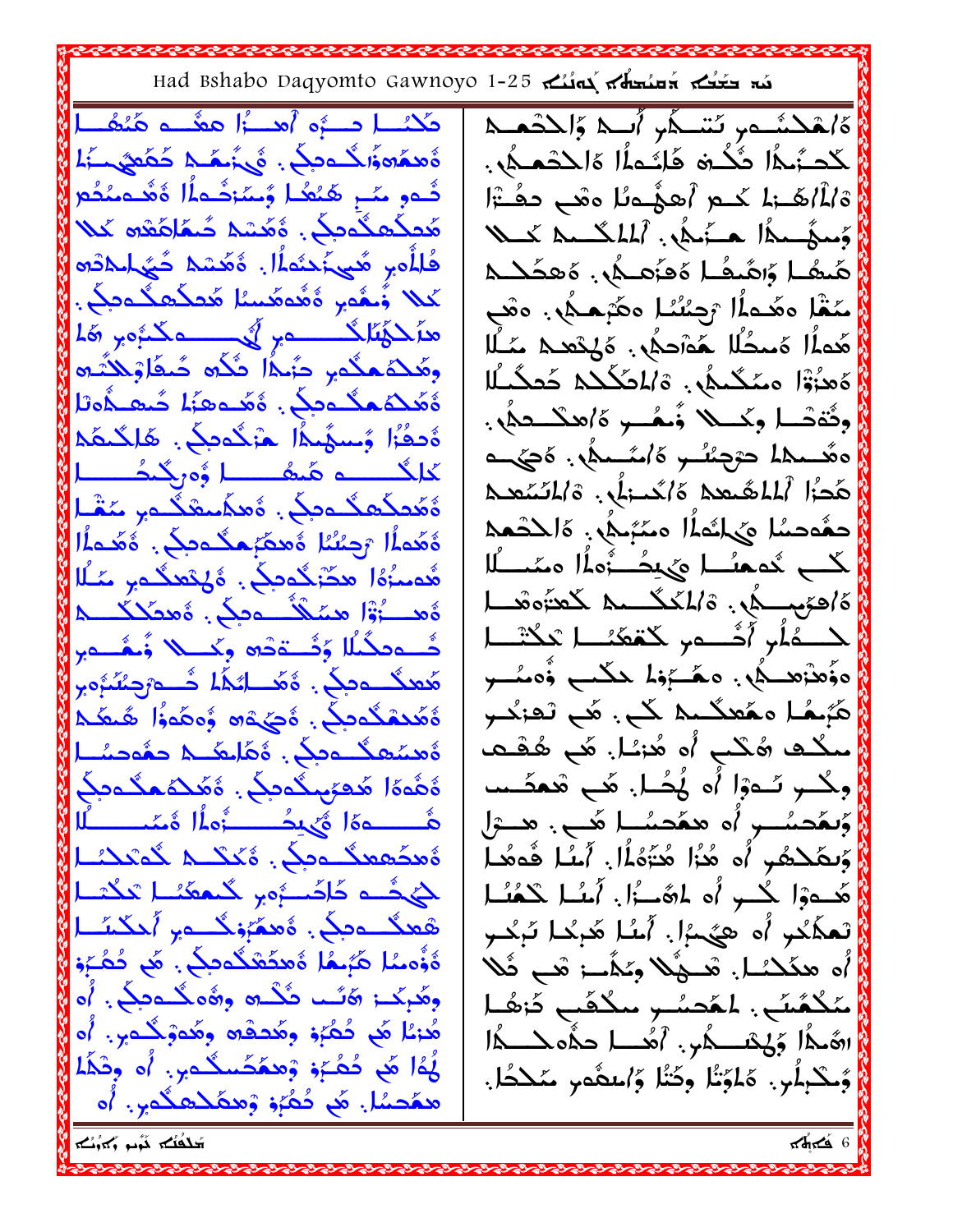Had Bshabo Daqyomto Gawnoyo 1-25 مَسْتَكَمَ 5-1

هُٰذُا وَهِۃُوُلًا. أَمَّا قَاهُا هُدَوْكُدِ. أَه لِمَمْزًا أَمِنًا كَمِثَلِ دُهُمَ; وهُسِتِكُم بِ. أَه هيَّ إِلاَّ أَمِثْلِ هَتَّــزِ دُهُــزَوِ وهُدوَكُـدِينِ أَو محَكْسًا حَدُّس وْآْلُوْ قْدِهِ فَكَلا لَّالْحُسَبَارْ ولًا مُ هُوْمَنَا قَبِي كُنِنَا. مِمَّضَبِكُورِ ةُدَّنفًا تَبْكُلُّ وْلِحْتَكْمِرٍ. أَمُّا حَذْهَكُمَّا وهُمكْبِكُمْمٍ. ةَهُبِرْتُنَا تَبْتَقْطَ مَكْمًا وهُنتُعَكُّمِر. غُوَوِبُ وَّتُووُّلُ وِهُدَفَـْلَأُمْرِ. أَمَّدْرَا هَقْدَا وَحُدُّهُلِّلُه مِمَّحِسِّكُوبِ ۖ. أسئده كثره وتمسك أستريح ومشاهدا لْحُبُرَبَنِ فَيَاهَمَ وَالْمَيْنَ مِنْ مَحْمَدًا كُلُّومٍ لِخُصُبٍ وَوَصَلَاهُمِنٍ وَلِيَحِشَدُوا وَهُمَعَكُمُ وَلَ مكْسِمْكُدِ كِلْمَ فَلِلَّمْسَا. اصَّفْط وُسَنْدَ أَوْ لِخْمَكْ وَ مُسَكْفَّتُ الْ أَجُرْبُهِكُمُ أَوْهَدُ سِيَكْمِ كَلِكُمْ تَحْكُمْ تْكْتُا. مُحْمَلًا لِحْمَدْحُمِ مْسَكْفَسًا. دُّەمَّدۇل سَّىراُل وتسَيغا جَي مَّتِمْكِ ةُنُقُّا دَّاتْا وِهَٰىغَب شُمَّحْضُوُّوي. هَٰلَاضُا كَيْمِ مَسْمَدُوا مِسْمَاءَ وَالْمَالِكَ وَوْرَةِ مِسْمَارِهُمْ مِسْتَرَوْرَةِ كُمصَّمَوْمُومِر. أَلَمْ حَقَسْوْهِ ۚ وَٱلۡمَكۡسَـٰٓءُٱ ا وَأَشَمَّــ وَهَدَّهِمَّــ لَّــوَفَيْءَ وَمِنْ وهُزَوَكُم وَحَفَا هُسَكُفَسًا أَيْلَكُمُ وَحَكْتَسْأَ حُمَّا كَعْدَا ةُوْفَكْلُو وَتَحْتَارُ وقَدَّسْهُكَعُكُمْ هُمْدَ وَخُوُصًا. ةُعَهُدُكُمْ وَهَوُقْكُ وَهُـــــةَوْا حَثَمْكُــــا. وُحَفَـــا قْلِمُهْلِمُكُمْ قْسَلَكْفُسًا ةْخْفَكْ وْإِنْشَا أَوُتِقَالَ وَأَحَكَّرَ كَمَلَاهِ وَكَاتًا وَأَحْمَدُهِ أَعْلَمُوا وَهَّتِهْمِلْ. أَمَاثُمْ هَلَّلْهِ وَكَعُمْشَلْ. وُمَعَّمَا الْمَشْتَمِرِ بِمَعْمَعْ الْمَعْبِضَةَ الْمَسْتَمِينَ

شَدَوْوِلُ لَـْـ30َوْا وَهــدَمــ كُـــرِ. هَـَـــْزَا لمعَتُبا ودأُه مَخْتَبا لَمُحِسَّمِنٍ. وَصَحْبا وِيُّجُومِ لِكَسْلا وُسُلْ سِكْفَبٍ. يُّجْرَا ەمّْقەشل وھَىصَّىْل شَــوْبُلا فُــەوْمُبُع. مَعْدًا ودْرْسْل وُهكَكِمْ كَحِلا أَقْبِي. اهَعْصًا وسْعَــرُا وَلِحْعَــدْ شَوْخُــدًى. لُهُكُما وَٱسْلَامِ كَمِلا وَٱمْلا وَّهُمَا وَّهُمَا |ەَھكَكْنَا. هُدَاْ أَوْلِخْصَه مَكْفَ ثُكُنَّ. هَدَزَا سَبِلَمْ وَحِزَى هَذَا حَيْدَهِ . هَزَتْهَا ِّهِ إِنْشًا شَاتْا وْالمْتَبْعِدِ خَرْهُبِڤُءلُنِ. ِ هَٰلَاتْـا حِسْـهُ تَوْمِهُى ۚ عَهَـٰزِهِ ۖ حَهَجــزُنٍ . لَمْحَمَّنَــــــْ إِلَهَ مَلَّكَمَحْمَــــــ بِٱلْمَرْجَةِ هُوَ صَــِـــــ وَبِكَتّْفَعْنُدُوهِ لِكَيْجُودٍ. تَزَعْدَتُو لِمُوت سكفَى أَهقَكُمْ هُو، وَحكْتَسْا تَحْمَ كَعْفَا وَبُـفُـماهُم وَّتَحُبْا وِهْمِ كَعُـا حمَّىـُزَا وِحُوُصْلٍ. فُــوِهُم ‰وُهَنَــوُهِ ۖ وهُـــةوْا حَتَّىثْـــا. لِمُعْتَ نَفَّىشُـــونُر سكفَب كَعكْسُوهُ وإِنْغُا أَوُتِهْا. المؤسسؤها هُي وصَّلتْل هُهنُسماهُي وهَبْتُمْــا. ٱفْــواهُٯ وكَعُــــٰٓزَا. لِمُوت باشْتْمَى الْمَشْتْمِي بِمَمْبْهِ رِبْحَنْهُمْ . أُهِ أَتِسُــدُهُو، وَ/حٌتــلَّا رُوهُتـــوُو، وَبِرَّدَ شَرَا . مِجْمَعْ مِشْدَارُهُ فِي مُسْتَرْسَلِ الْمَرْسَلِ أوهُـــــٰهُ۞ وَمِتَنسمُنْـــــــل: لمُهِت وَـــب ھفَىقَىنَے كُـــوٖ أَه هُزئـــا. مىڭـــف لَّفَعُكُا وَُٖاحُقَّى هَٰاسَّى هَوَّحُنِّى وِهُوَحُـٰا هَوَدَــثَـلا أَلَمُو. أَمكَنُــا وثَكَــى تَـمـــدةا

كنفته ترب وكافته